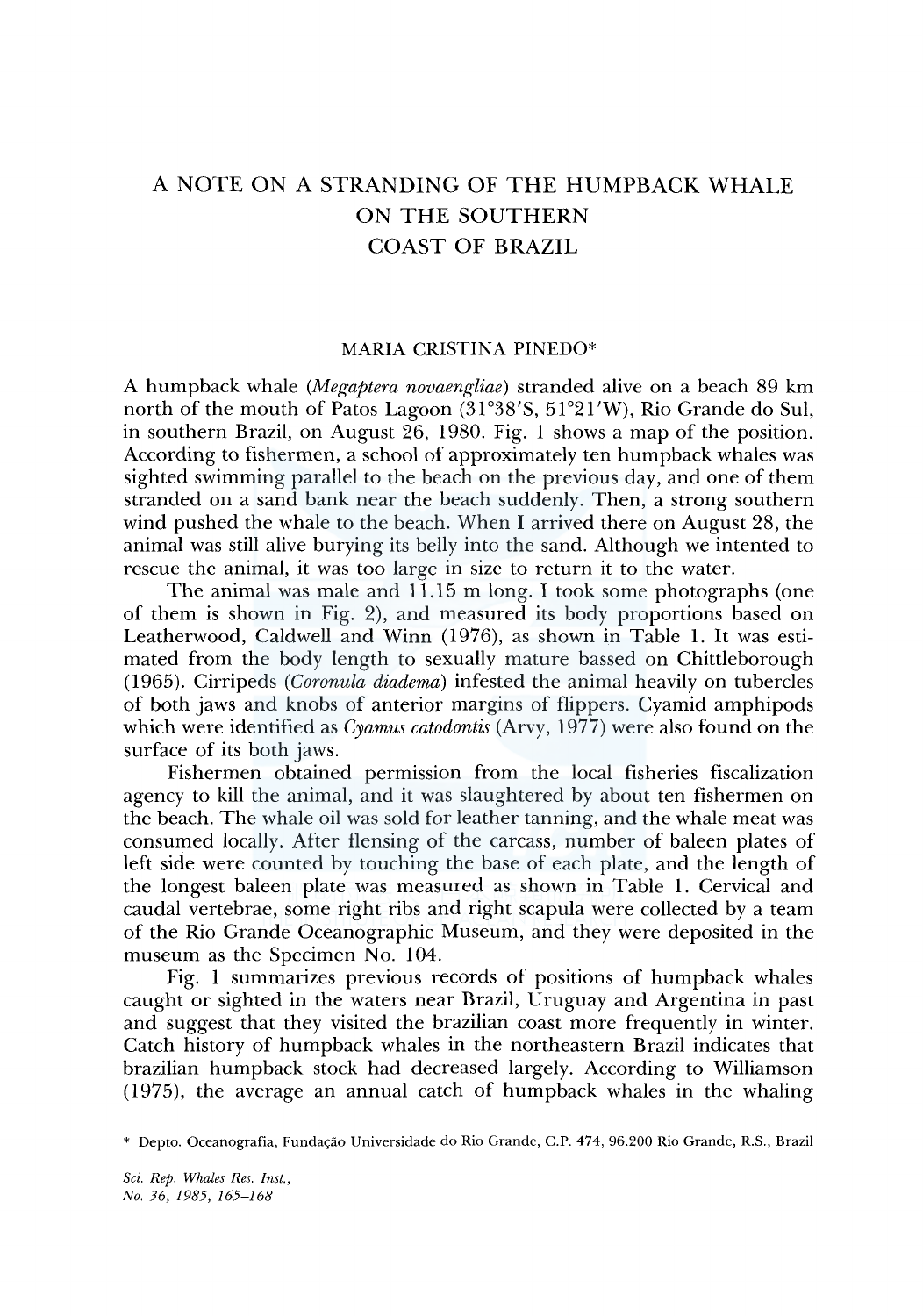## 166 PINEDO

ground changes from 222.6 whales in the 1910-1914 period to 9.8 in 1960- 1963 period, and the last record of catch of humpback whales in brazilian waters was 1963.

Furthermore, in seven years of monthly observations over 120 km along the coast and three years of on board observations on the R/V "Atlântico Sul" (FURG), this is the first record of a humpback whale in Rio Grande do Sul. This record suggest that the brazilian stock could be returning to the places they frequented at the begining of this century, in a similar way as the right whale is doing (Pinedo, 1984).



Fig. 1. Distribution of catch areas and records of *M. novaeangliae* accordaing Lahille (1903) (O), Townsend (1935) ( $\blacktriangle$ ), Hinds (1965) and Paiva & Grangeiro (1965) ( $\mathbb{Z}/\mathbb{Z}$ ), Hinds (1965) ((C<sub>J</sub>), Vaz-Ferreira (1970) ( $\bullet$ ), Cummings et al. (1974) (O) and present record (\*).

*Sci. Rep. Whales Res. Inst., No. 36, 1985*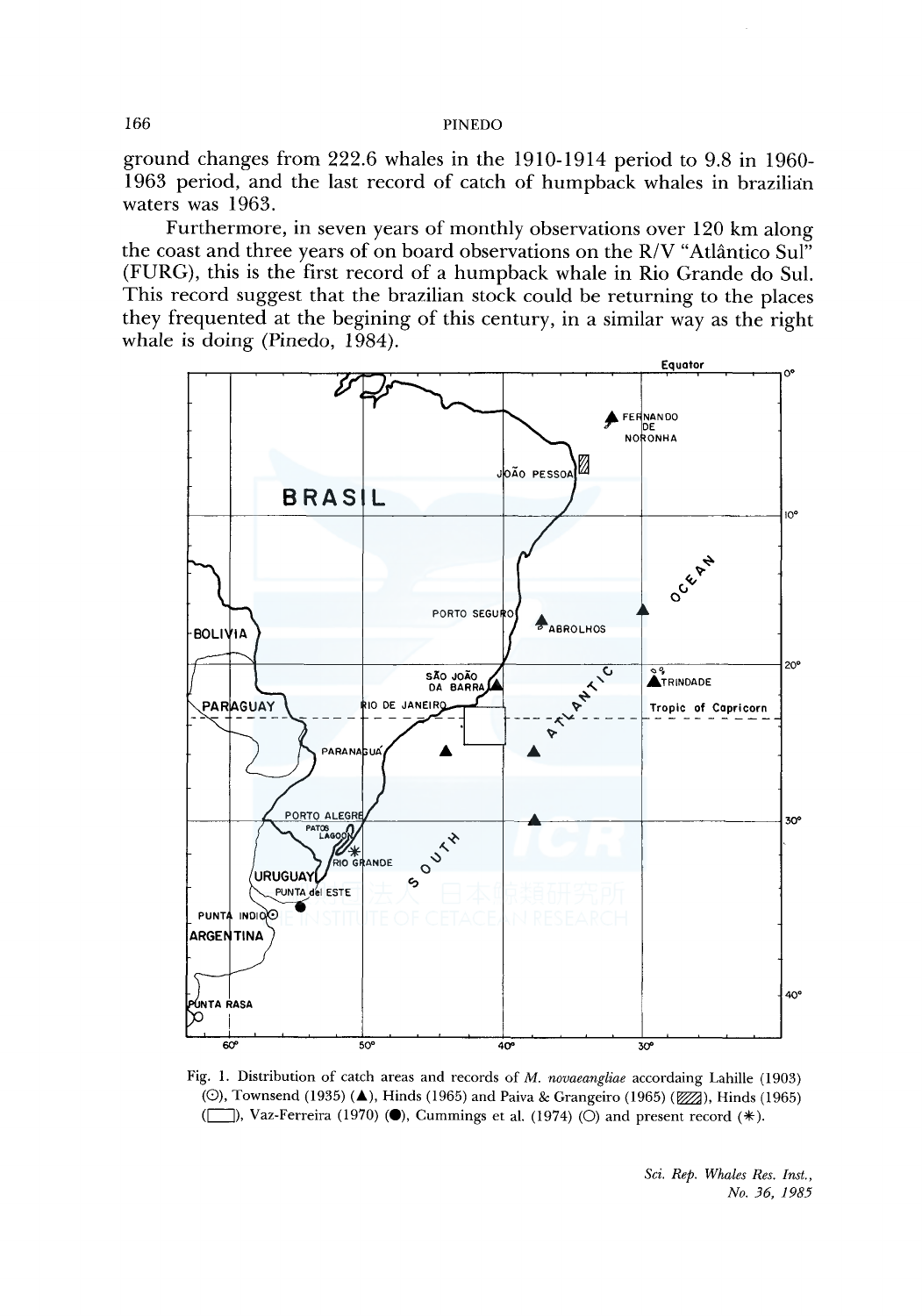# STRANDING OF THE HUMPBACK WHALE 167

|     |                                                  | cm          | $n^{\rm o}$ | %    |
|-----|--------------------------------------------------|-------------|-------------|------|
| 1.  | Tip of upper jaw to deepest part of fluke notch  | 1,115.0     |             | 100  |
| 2.  | Tip of upper jaw to blowholes                    | 222.0       |             | 19.9 |
| 3.  | Tip of upper jaw to angle of gape                | 320.0       |             | 28.7 |
| 4.  | Length of eye (left)                             | 24.0        |             | 2.2  |
| 5.  | Rostrum maximum width                            | 91.0        |             | 8.2  |
| 6.  | Flipper length-tip to anterior insertion (right) | 420.0       |             | 37.7 |
| 7.  | Flipper width (right)                            | 110.0       |             | 9.9  |
| 8.  | Dorsal fin base                                  | 128.0       |             | 11.5 |
| 9.  | Dorsal fin height                                | 37.0        |             | 3.3  |
| 10. | Fluke span                                       | 432.0       |             | 38.7 |
| 11. | Fluke width                                      | 130.0       |             | 11.7 |
| 12. | Blubber thickness (lateral)                      | 19.0        |             | 1.7  |
| 13. | Baleen plates, length longest                    | 45.0        |             | 4.0  |
| 14. | Baleen counts (left upper)                       |             | 256         |      |
| 15. | Number of maxillar notches (right)               |             | 15          |      |
|     | (left)                                           |             | 14          |      |
|     | (middle)                                         |             | 7           |      |
| 16. | Number of vibrissae present in the notches       |             | 9           |      |
| 17. | Vibrissae length range                           | $2.3 - 4.5$ |             |      |

# TABLE 1. MEASUREMENTS OF THE STRANDED M. NOVAEANGLIAE ON AUGUST 26, 1980 AT RIO GRANDE DO SUL COAST, BRAZIL (AND% OF TOTAL LENGTH)



Fig. 2. Male Megaptera novaeangliae stranded at Rio Grande do Sul coast (31°38'S, 51°21'W) on August, 1980.

Sci. Rep. Whales Res. Inst., No. 36, 1985